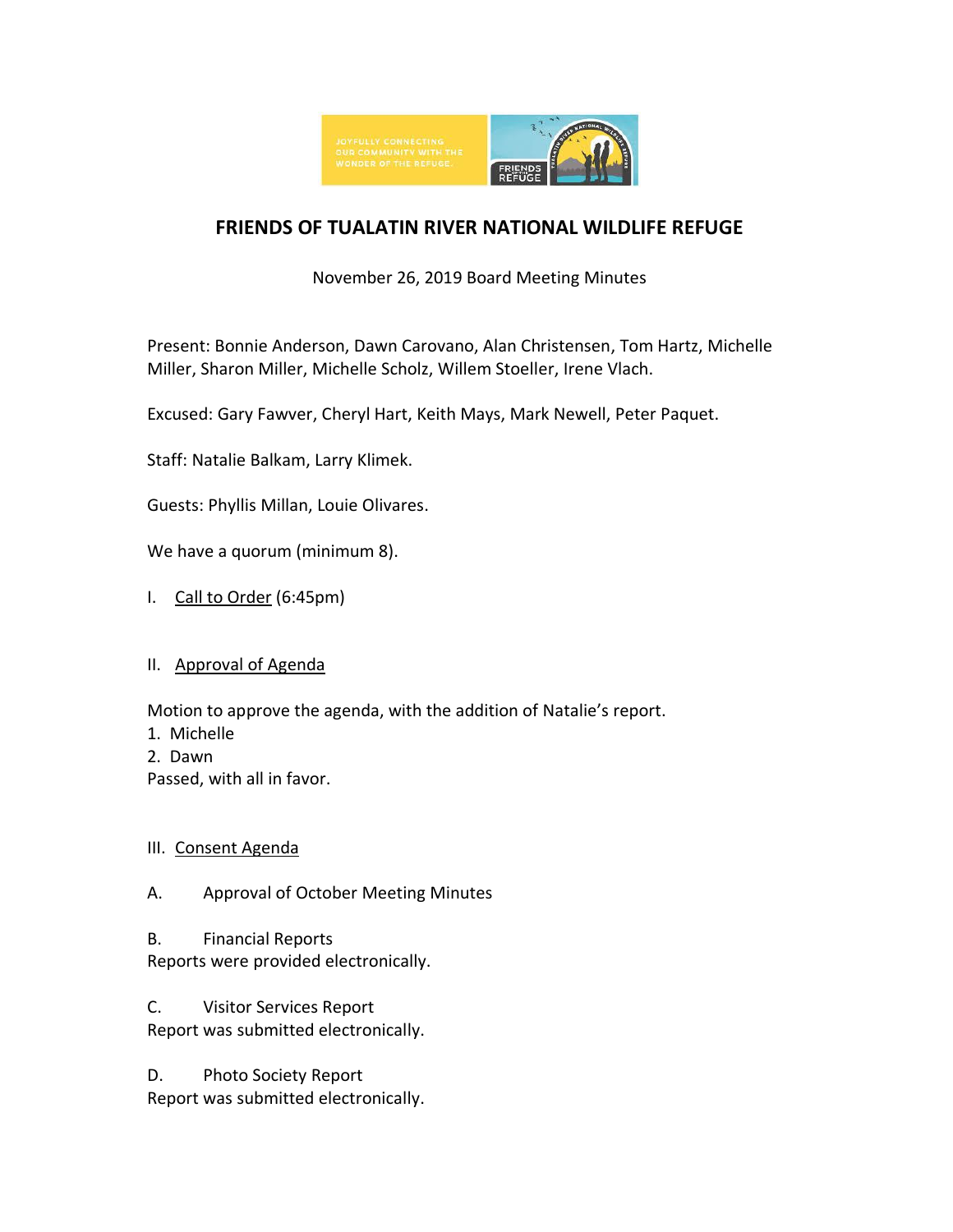### E. Restoration Report

Report was submitted electronically.

F. Membership Committee Report Report was provided electronically.

Motion to approve the Consent Agenda:

1. Tom 2. Willem Passed, with all in favor.

#### IV. New Business

A. Introduction on addition of a new Board member: Louie Olivares. Introduction of Phyllis Millan as a candidate for the Board.

Motion to elect Louie to the Board, to be ratified at the Annual meeting:

1. Tom 2. Bonnie Passed, with all in favor

B. Natalie's restoration report.

She had been on staff at the Refuge since May 2019. Her tasks included mapping purple loosestrife at Wapato as well as plant and bird surveys. Currently she is focused on work parties for plantings. The next planting will take place on Dec. 7<sup>th</sup>, including planting Nelson's checkermallow, a threatened species in Oregon. Clean Water Services and Ash Creek are planting in 1P and 2P, as well as on Chicken Creek. The controlled burn at Wapato was featured in the press – resulting in a woman from Gaston contacting the Refuge to ask for volunteer opportunities. To prevent the new plants from drowning, 1P and 2P will not be filled with water until spring. Information will be posted on the Refuge 2020 website. Andrew and Curt are working on information for the public.

B. Existing Committees, possible changes to them: Board committee membership and duties.

The suggested plan is to review and possibly revise the existing committees in terms of name and responsibility. The following discussion raised suggestions about name changes (eg, Budget to Financial). Tom will collaborate with Eric Sage and Todd McKinney to revise the charter of the EE Committee.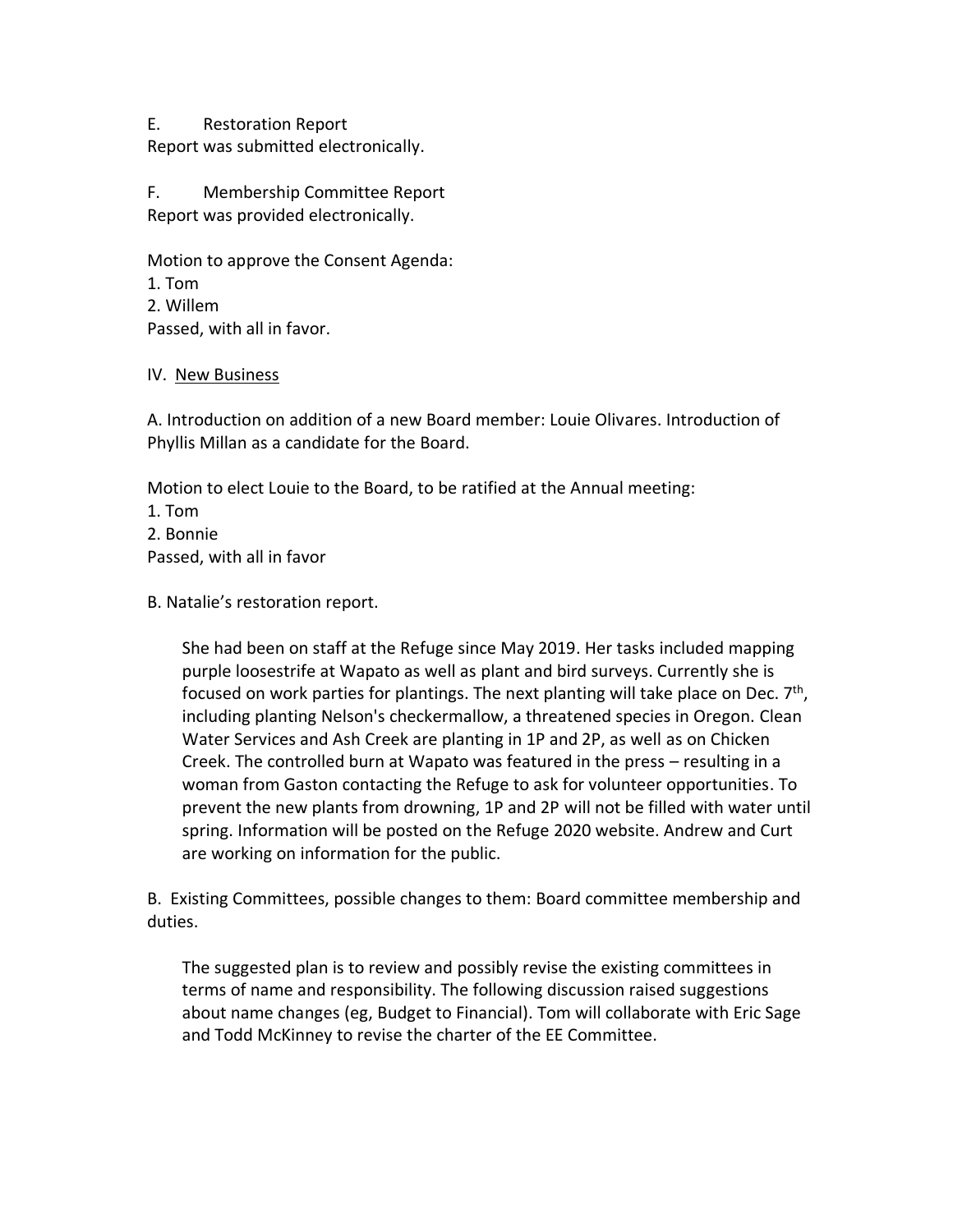C. Volunteer awards and the 1000 Points of Light Program

Bonnie proposed that we disengage from the 1000 Points of Light Program (Presidential Award) and develop our own internal rewards program. It is complicated and inaccurate. It is difficult to track the volunteer hours and it looks like the program might be terminated.

It was decided to disengage from 1000 Points of Light program and to create our own volunteer recognition (no formal motion, no vote).

D. Review and discussion of DEI training

Larry will look for funding for a second session.

E. Wapato Planting on February 8, 2020 Plans and logistics.

The  $1<sup>st</sup>$  restoration planting at Wapato will be open to the public. The Grande Ronde Tribe will do a blessing/prayer. Parking will be difficult and we may need a shuttle service. A second planting will take place on February 15. A more elaborate celebration is planned in August or September for the opening of Wapato. The beginning of the celebration will be exclusively for Friends and Tribal members and eventually be opened to the public. There will also be a public event in the summer or the fall for the completion of the Chicken Creek project.

Larry reported that 2 bridges are currently being built. The replacing of the pump house is contracted for next spring. He is working with the city of Gaston to acquire some city land for parking.

Tonquin Quarry: Larry received the comments from the proponents of the project in response to the comments from the public. Bonnie will send the document to Board members.

The Refuge is currently operating under last year's budget; the annual work plan will soon be finalized. The SOW is nearly completed and Larry will present it to us soon. It will be effective for the next 5 years.

V. Unfinished Business

## VI. Announcements